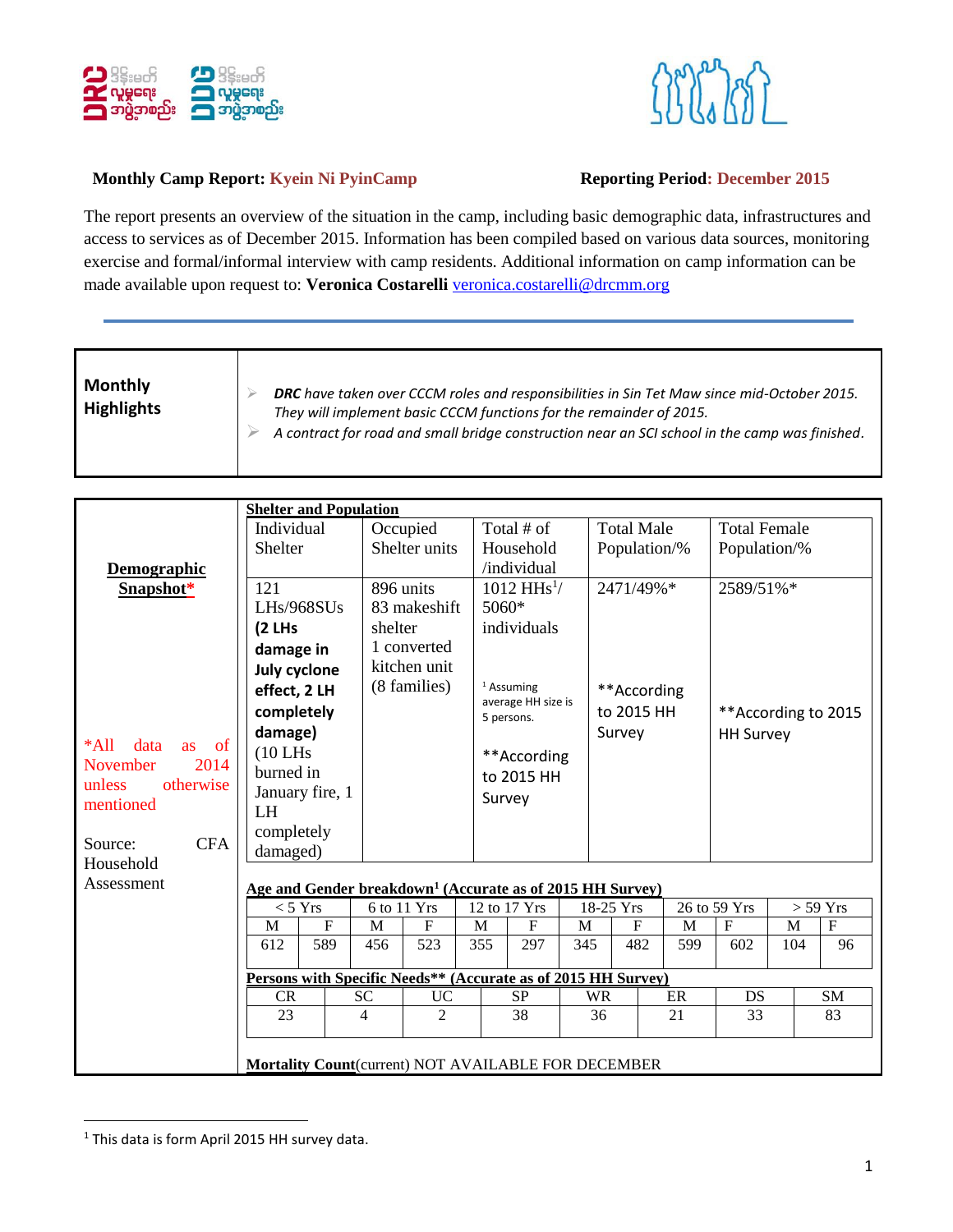



| <b>Camp Level Update</b>                 |                                                                                                                                                                                                                                                                                                                                                                                                                                                                                                                                                                                                                   |
|------------------------------------------|-------------------------------------------------------------------------------------------------------------------------------------------------------------------------------------------------------------------------------------------------------------------------------------------------------------------------------------------------------------------------------------------------------------------------------------------------------------------------------------------------------------------------------------------------------------------------------------------------------------------|
| <b>Camp Management</b><br><b>Support</b> | DRC CCCM organized the camp coordination meeting with CMC members, community<br>$\overline{\phantom{a}}$<br>members, and service providers on 16 Nov 2015.<br>The CMC and DRC CCCM held a joint monthly meeting to discuss camp issues on 11 Nov 2015.<br>$\overline{\phantom{a}}$<br>The DRC CCCM team conducted focus group discussions (FGDs) with adult/elderly men,<br>$\overline{\phantom{a}}$<br>adult/elderly women, youth boys, and youth girls during the month of November.<br>DRC is currently in the hiring process for one CCCM Field Office Assistant and 5 CCCM<br>Incentive Workers in the camp. |
| Other updates                            | Nothing to report.                                                                                                                                                                                                                                                                                                                                                                                                                                                                                                                                                                                                |

|                                                      | <b>Camp Sectoral Update</b>                                                                                                                                                                                                                                                                                                                                                              | <b>Planned activities</b>                      |  |  |  |
|------------------------------------------------------|------------------------------------------------------------------------------------------------------------------------------------------------------------------------------------------------------------------------------------------------------------------------------------------------------------------------------------------------------------------------------------------|------------------------------------------------|--|--|--|
| <b>Shelter</b><br>Government                         | Nothing was reported.<br>$\overline{\phantom{a}}$                                                                                                                                                                                                                                                                                                                                        |                                                |  |  |  |
| <b>Non Food Items</b>                                | Nothing was reported.                                                                                                                                                                                                                                                                                                                                                                    |                                                |  |  |  |
| <b>WASH</b><br><b>DRC</b>                            | Minor latrine renovations to cyclone-damaged<br>latrines are underway.<br>Regular home visits to all HHs and infrastructure<br>monitoring are on-going<br>Latrine de-sludging is taking place 3 days per week<br>$\overline{\phantom{a}}$<br>Camp cleaning campaigns conducted regularly<br>$\blacksquare$<br>Hygiene promotion activities conducted in TLSs<br>$\overline{\phantom{a}}$ | Nothing to report.<br>$\overline{\phantom{0}}$ |  |  |  |
| <b>Health</b><br>(MOH)                               | Updates were not provided.                                                                                                                                                                                                                                                                                                                                                               |                                                |  |  |  |
| <b>Food/Nutrition</b><br>Save the<br><b>Children</b> | MUAC measuring was conducted for children<br>$\overline{\phantom{a}}$<br>under five and counseling was provided to families;<br>Peer mother and peer child group discussions were<br>held;<br>The OTP is regularly running five days per week and<br>provides RUTF, treatment, home visits, and                                                                                          | Nothing to report.                             |  |  |  |